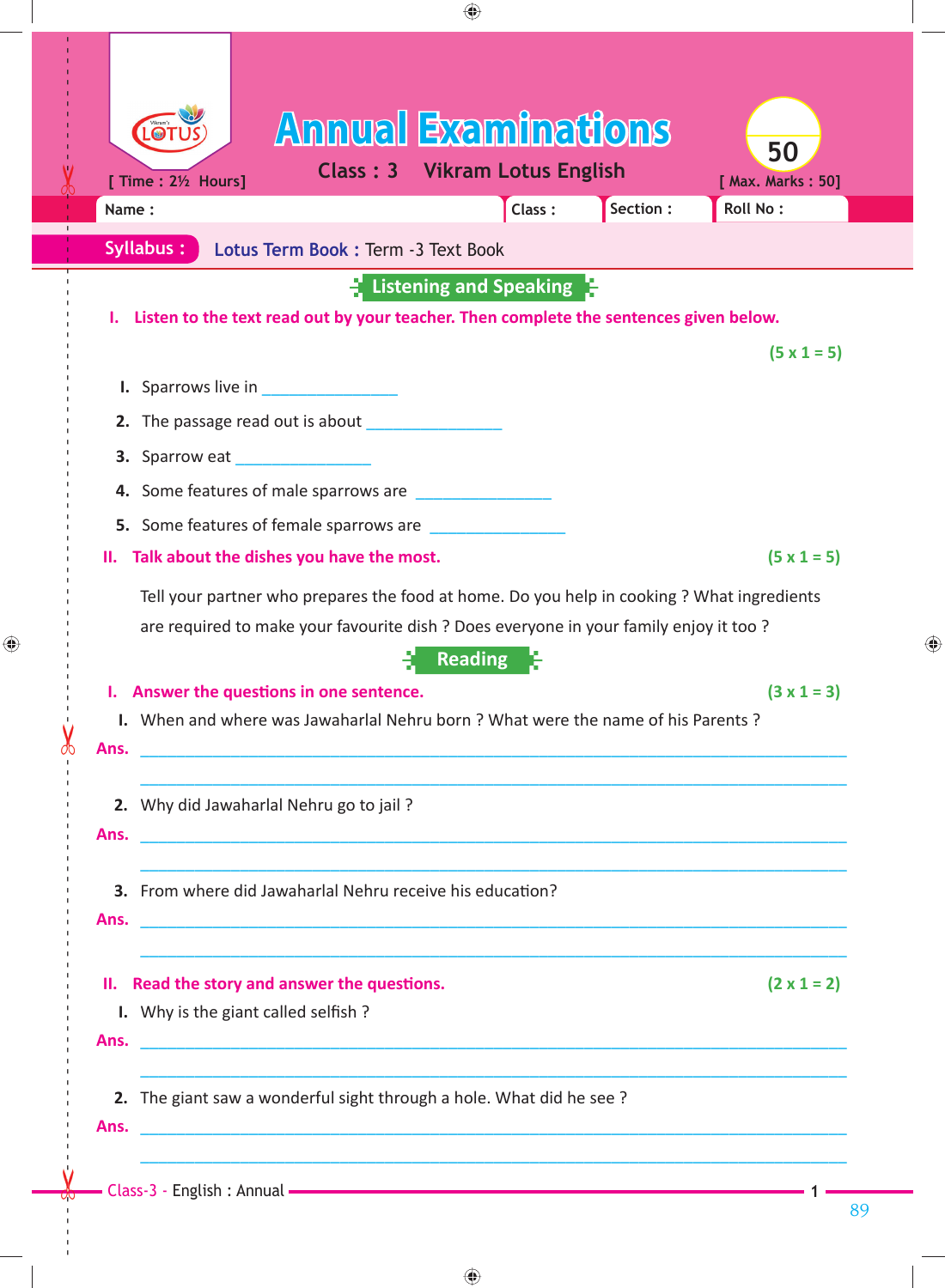| Ш.   | Read the paragraph given below again, and answer the questions.                                                        | $(5 \times 1 = 5)$ |
|------|------------------------------------------------------------------------------------------------------------------------|--------------------|
|      | The second, feeling of the tusk,                                                                                       |                    |
|      | Cried, - "Ho! what have we here                                                                                        |                    |
|      | So very round and smooth and sharp?                                                                                    |                    |
|      | To me 'tis' mighty clear                                                                                               |                    |
|      | This wonder of an Elephant                                                                                             |                    |
|      | Is very like a spear !"                                                                                                |                    |
|      | 1. Name the poem and the poet of the above stanza?                                                                     |                    |
| Ans. | <u> 1980 - Jan Barbara, margaret eta biztanleria (h. 1980).</u>                                                        |                    |
|      |                                                                                                                        |                    |
|      | 2. What do the second man compare the tusk to?                                                                         |                    |
| Ans. |                                                                                                                        |                    |
|      |                                                                                                                        |                    |
|      | 3. On which part are the tusks of an elephant located?                                                                 |                    |
| Ans. |                                                                                                                        |                    |
|      |                                                                                                                        |                    |
|      | 4. Name five items made of an elephant's tusk                                                                          |                    |
| Ans. | <u> 1989 - Johann Barn, mars ann an t-Amhain ann an t-Amhain ann an t-Amhain ann an t-Amhain an t-Amhain ann an t-</u> |                    |
|      |                                                                                                                        |                    |
|      | 5. How are the tusks useful to the animal?                                                                             |                    |
|      |                                                                                                                        |                    |
| Ans. |                                                                                                                        |                    |
|      |                                                                                                                        |                    |
|      | <b>Writing</b>                                                                                                         |                    |

 $\bigoplus$ 

**I. Children's Day is all about having fun. Write down 10 lines on what you did last year on chil**dren's day. What made the day special? (5 x 1 = 5)

 $\bigoplus$ 

 $\bigoplus$ 

◈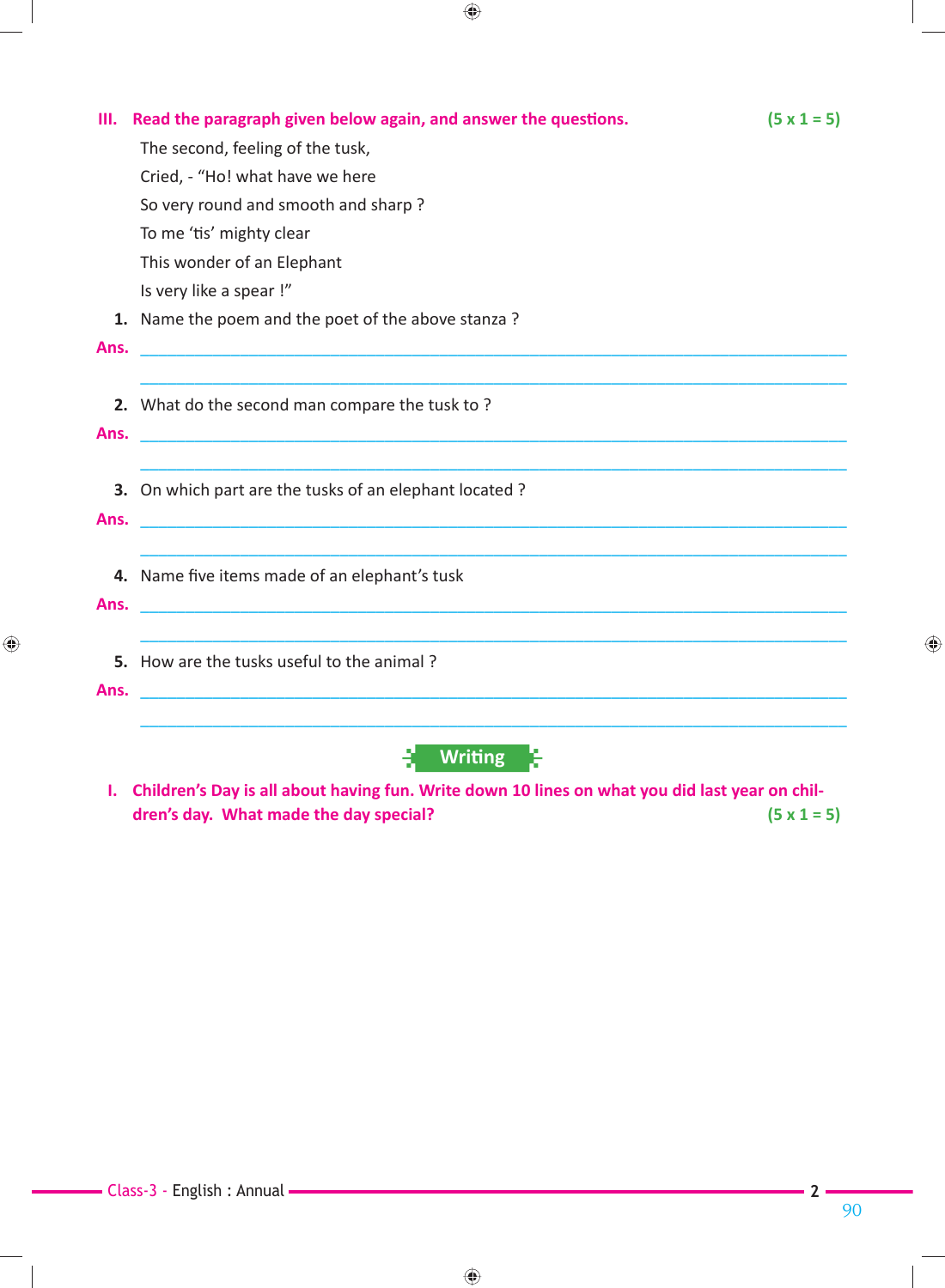|                                                                  | Sender's address                         |
|------------------------------------------------------------------|------------------------------------------|
|                                                                  |                                          |
|                                                                  |                                          |
| Date : $\frac{1}{2}$<br>Receiver's designation                   |                                          |
|                                                                  |                                          |
| Receiver's address                                               |                                          |
|                                                                  |                                          |
|                                                                  |                                          |
| Greetings : _______________________                              |                                          |
| Body of the letter.                                              |                                          |
|                                                                  |                                          |
|                                                                  |                                          |
|                                                                  |                                          |
|                                                                  |                                          |
|                                                                  |                                          |
|                                                                  |                                          |
| Your's Sincerely,<br>Sender's name                               |                                          |
| <b>Grammar</b>                                                   |                                          |
| Change the following into negative sentences.                    |                                          |
| I. Mohan and sohi are together.                                  |                                          |
| 2. She was crying.                                               |                                          |
| 3. The dog is digging a hole.                                    |                                          |
| 4. I have finished my homework.                                  |                                          |
| 5. Tina is singing tomorrow at the concert.                      |                                          |
| II. Using these suffixes, make new words and fill in the blanks. |                                          |
| Ι.                                                               |                                          |
| ________________________ hood.<br>2.                             | $(5 \times 1 = 5)$<br>$(5 \times 1 = 5)$ |
| <b>Marshall</b> ment.                                            |                                          |
| 3.<br>4.                                                         |                                          |

 $\bigoplus$ 

 $\leftarrow$ 

 $\chi$ 

 $\bigoplus$ 

 $\frac{1}{8}$ 

 $\bigoplus$